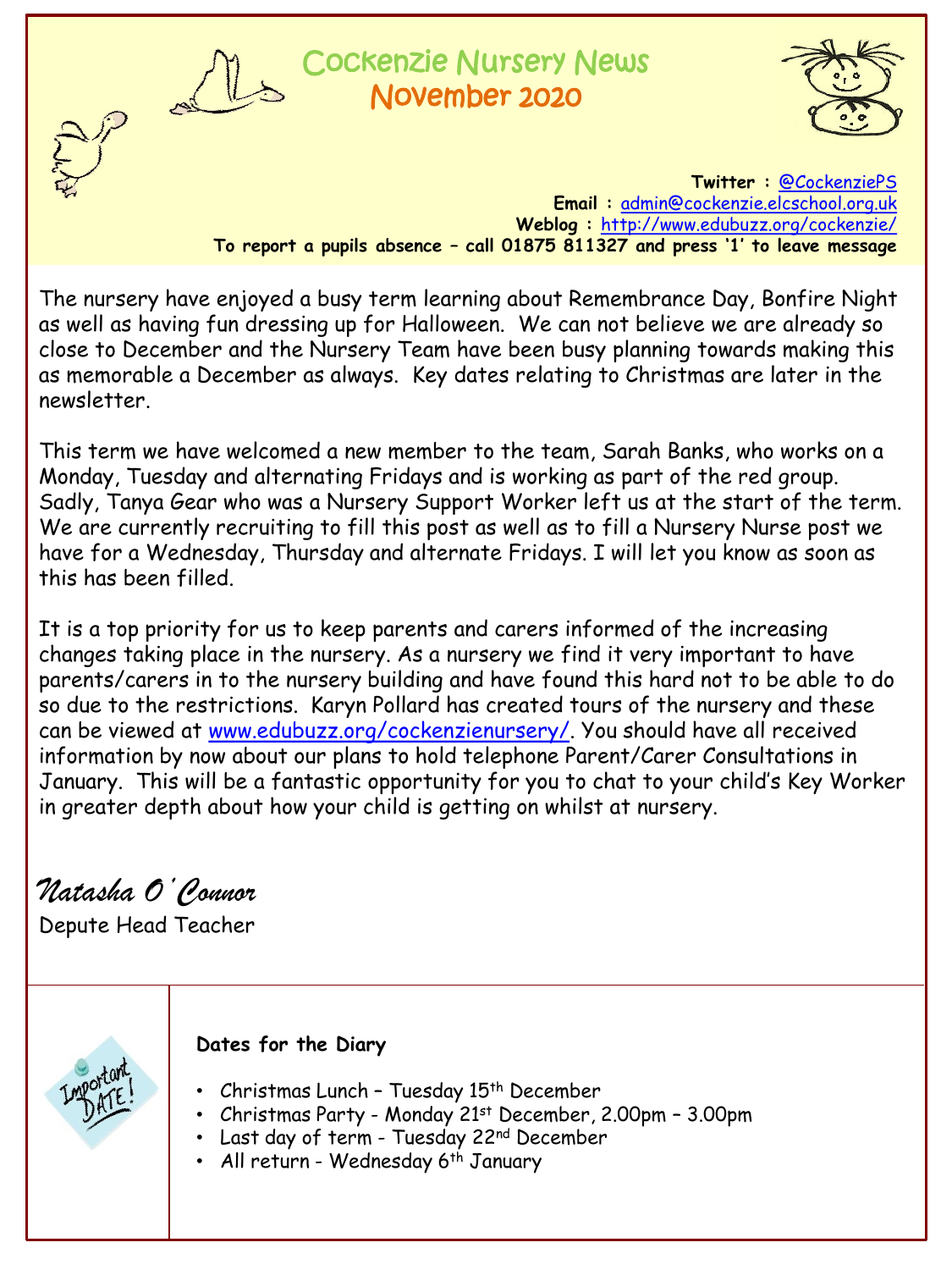



#### **Wellies and Waterproofs**

Please can you send your child to nursery with wellies and, if you have any, waterproofs. We have a limited number and unfortunately this year we are unable to share them with multiple children. We greatly appreciate your help with this.

### **Christmas Dates**



Tuesday 15th December – Christmas Lunch – Please only order Christmas lunch on this day. If your child is not having a Christmas lunch then please provide your child with a packed lunch on this day.

Monday 21st December, 2pm – 3pm - Christmas Party for **all** nursery children.

We hope that all of our children are able to attend the Christmas party even if this is not their normal time to attend nursery. If your child is able to stay please can you let your child's key worker know.



## **Christmas Performance**

Although unfortunately we are unable to have parents/carers into the nursery for a Christmas Performance we have decided not to let this stop us. On Monday 21st December each group will have a video posted on the blog for you all to enjoy. Please do not worry about sending in a costume for your child as we will organise everything here at nursery.



**Primary 1 Enrolment –** The following statement was issued by East Lothian Council and emailed to all parents of school age children;

With current COVID-19 restrictions on parents entering East Lothian Council school buildings, it will not be possible for parents to visit their catchment school to enrol their child for the P1 intake in August 2021.

East Lothian Council's Education Service are currently looking at alternative options for the P1 enrolment this year. Further information regarding P1 enrolment will be available soon.